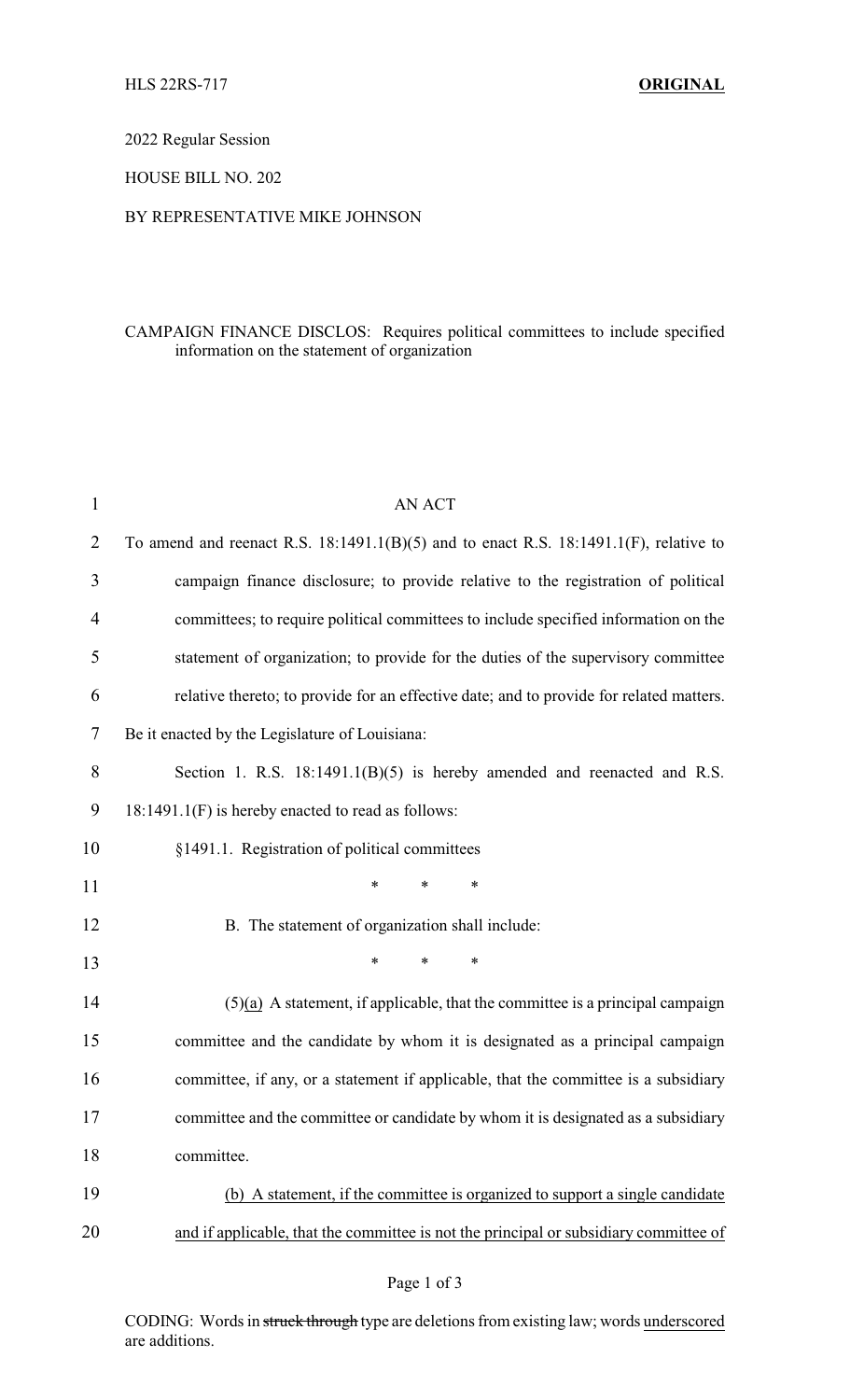| 1  | the candidate and a certification by the committee that the committee is not working  |  |
|----|---------------------------------------------------------------------------------------|--|
| 2  | and will not work in coordination, consultation, or cooperation with the candidate.   |  |
| 3  | (c) A statement, if applicable, that the committee is organized solely to make        |  |
| 4  | independent expenditures and a certification by the committee that the committee is   |  |
| 5  | not and will not make contributions, whether direct, in-kind, or through coordinated  |  |
| 6  | communications, to any candidate or other political committee.                        |  |
| 7  | $\ast$<br>∗<br>$\ast$                                                                 |  |
| 8  | If the supervisory committee receives a statement pursuant to<br>F.                   |  |
| 9  | Subparagraph $(B)(5)(b)$ of this Section, the supervisory committee shall immediately |  |
| 10 | notify the affected candidate of his obligations pursuant to R.S. $18:1491.3(C)$ .    |  |
| 11 | Section 2. This Act shall become effective on January 1, 2023.                        |  |
|    |                                                                                       |  |

## DIGEST

The digest printed below was prepared by House Legislative Services. It constitutes no part of the legislative instrument. The keyword, one-liner, abstract, and digest do not constitute part of the law or proof or indicia of legislative intent. [R.S. 1:13(B) and 24:177(E)]

| HB 202 Original | 2022 Regular Session | Mike Johnson |
|-----------------|----------------------|--------------|
|                 |                      |              |

Abstract: Requires political committees to indicate and certify specified information regarding independent expenditures and coordination with candidates and other political committees if applicable and requires the supervisory committee to notify a candidate if a political committee not affiliated with that candidate is organized to only support that candidate.

Present law (R.S. 18:1491.1) requires each political committee which knows or anticipates that it will receive contributions or loans, make expenditures or loans, or make a transfer of funds to or receive a transfer of funds from another committee during a calendar year in the aggregate amount exceeding \$500 to file a statement of organization with the supervisory committee annually between Jan. 1st and Jan. 31st, or if organized after Jan. 31st, no later than the 10th day after organization. Present law further requires that any change in information previously submitted in the annual statement of organization shall be reported to the supervisory committee within 10 days following the change.

Present law specifies the content of the statement of organization including a statement, if applicable, that the committee is a principal campaign committee and the candidate bywhom it is designated as a principal campaign committee, if any, or a statement if applicable, that the committee is a subsidiary committee and the committee or candidate by whom it is designated as a subsidiary committee.

Proposed law adds to the statement of organization content: (a) a statement, if the committee is organized to support a single candidate and if applicable, that the committee is not the principal or subsidiary committee of the candidate and a certification by the committee that the committee is not working and will not work in coordination, consultation, or cooperation with the candidate and (b) a statement, if applicable, that the committee is organized solely to make independent expenditures and a certification by the committee that the committee